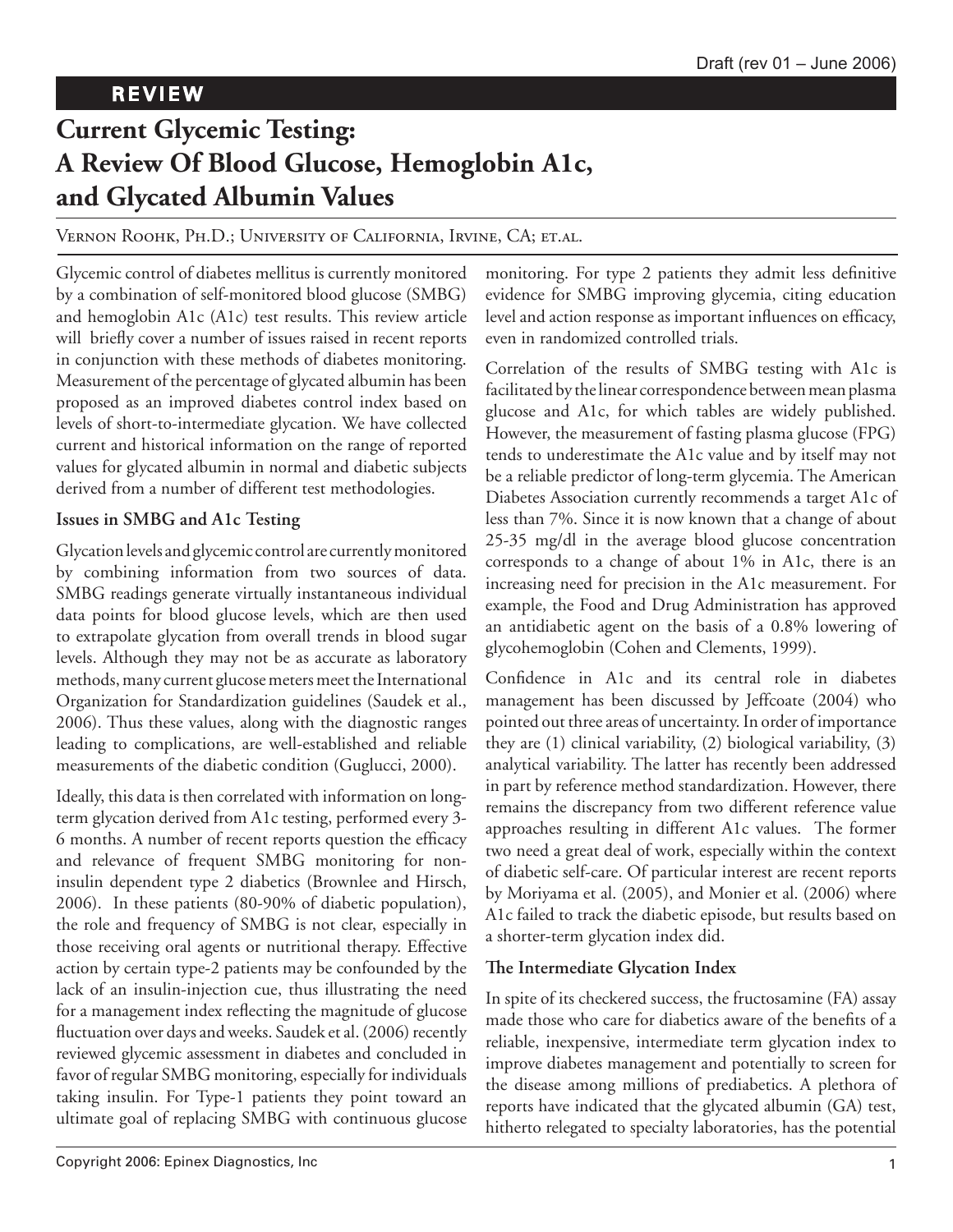to be a more reliable intermediate tracker of diabetic management than FA (Winocour et al., 1989; Schleicher et al., 1993; Hicks et al., 2001). In addition to the greater specificity of the test, which avoids the problems observed in the FA assay, the result, when rendered as a percentage of total albumin, provides baseline information not available through a measurement of FA concentration.

Forty-eight large clinical laboratories from major urban areas across the U.S. with the potential for performing a glycated albumin test were recently contacted. Only two stated that they perform the test themselves--ARUP (Utah) and Quest (California)--and another 13 stated that they offer the test and send samples to either ARUP or Quest. The remaining 33 labs stated that they did not offer the GA test. The normal GA reference ranges stated by these two labs are 0.6-3.0% (ARUP) and 0.8-1.4% (Quest). In contrast, recent reports from Japan that discuss GA testing (Kouzuma et al., 2002, 2004; Moriyama et al., 2005) cite normal and diabetic GA percentages that are an order of magnitude higher than those cited by the two American specialty labs.

In an effort to review and evaluate the methodologies for testing glycated albumin and the values generated, we have considered twenty-six published reports regarding normal and diabetic GA values, as well as the information regarding current clinical laboratory practice. Table 1 presents pertinent information from the literature relevant to GA measurement, associated technology, patient information, authorship, and date, with the entries arranged in ascending order of GA%. The purpose of this exercise is twofold: (1) to understand the range of reported values encountered clinically in normal and diabetic populations and (2) to identify those factors strongly associated with generated GA values. Nearly half (12/26) the reports describe normal GA values of 2.6% or lower, several (7/26) reports indicate normal values in the range of 5-9%, and others (7/26) report normal values in the range of 10-20%. Overall, typical diabetic GA values are 2-5 times normal values in a given report. Clearly reference method standardization is lacking for the GA test.

Quest Labs simply stated that they used affinity clhromatography for determining glycated albumin, while ARUP specified boronate affinity chromatography, and further indicated that quantification of albumin was by a turbidimetric immunoassay. In Table 1 affinity chromatography separation appeared to be associated with great disparity in both normal and diabetic GA%. Reported normal values ranged from means of 0.6% to 8.6%, and corresponding mean diabetic values ranged from 1.4% to 16.59%. Throughout the table, older reports (1980-1985) are associated with higher GA values than more recent reports,

which suggest that lower values can represent a refinement in technique. We considered that an explanation of the disparate values might be found in the various techniques to quantify albumin once separation was performed. However, no pattern could be discerned to explain the disparity by a single technique. Using the colorimetric quantifier bromcresol green (BCG) as an example, gel electrophoresis + BCG yields low GA reference values; use of affinity columns + BCG yields higher values; and use of an enzymatic method + BCG yields the highest values.

Rendell et al. (1985) reported that aminophenylboronic acid affinity chromatography reliably distinguished diabetics from nondiabetics in contrast to thiobarbituric acid (TBA) colorimetry. However, Johnson and Baker (1988) showed that TBA and boronate chromatography underestimate GA values, using radiolabeled glycated human albumin as a test standard. Both reports associate TBA with the susceptibility of colorimetric methods to biochemical interference agents. However, the results of boronate-affinity chromatography may be skewed because of an imprecise association of glycated molecules vis a vis binding sites on the resin. This may explain why the boronate-based methodology of ARUP yields a broader normal GA range (0.6-3.0%) than the methodology used by Quest (0.8-1.4%). Indeed, the enzyme-linked boronate immunoassay affinity (ELBIA) method for determining GA reported by Ikeda et al. (1998) generated higher values as well.

Boronate affinity chromatography methodology stands in contrast to assays using monoclonal antibodies, which are monospecific to each molecule. Low GA percentages in Table 1 are associated with assays based on monoclonal isolation, such as enzyme-linked immunosorbent assay (ELISA) and immunonephelemetry (turbidimetric) as well as charge dependent gel electrophoresis. Separation by HPLC and the newer Japanese enzymatic methodologies referred to above, which include amino acid elimination and both BCG and bromcresol purple dye quantification, result in the highest values. The Japanese enzymatic methodology is the basis for the new Lucica Ga-l Glycoalbumin assay kit. This kit, which measured GA percentages in the mid-twenties, was used in a recent report by Moriyama et al. (2005) regarding a hypothyroid female whose diabetes was undetected by traditional glucose and A1c monitoring. Kouzuma and colleagues have reported good correlation between the GA values generated by enzymatic technologies and those generated from HPLC. HPLC represents older technology to many investigators, and Cohen (1991) has reported that the associated high GA values are related to sample size and incomplete separation.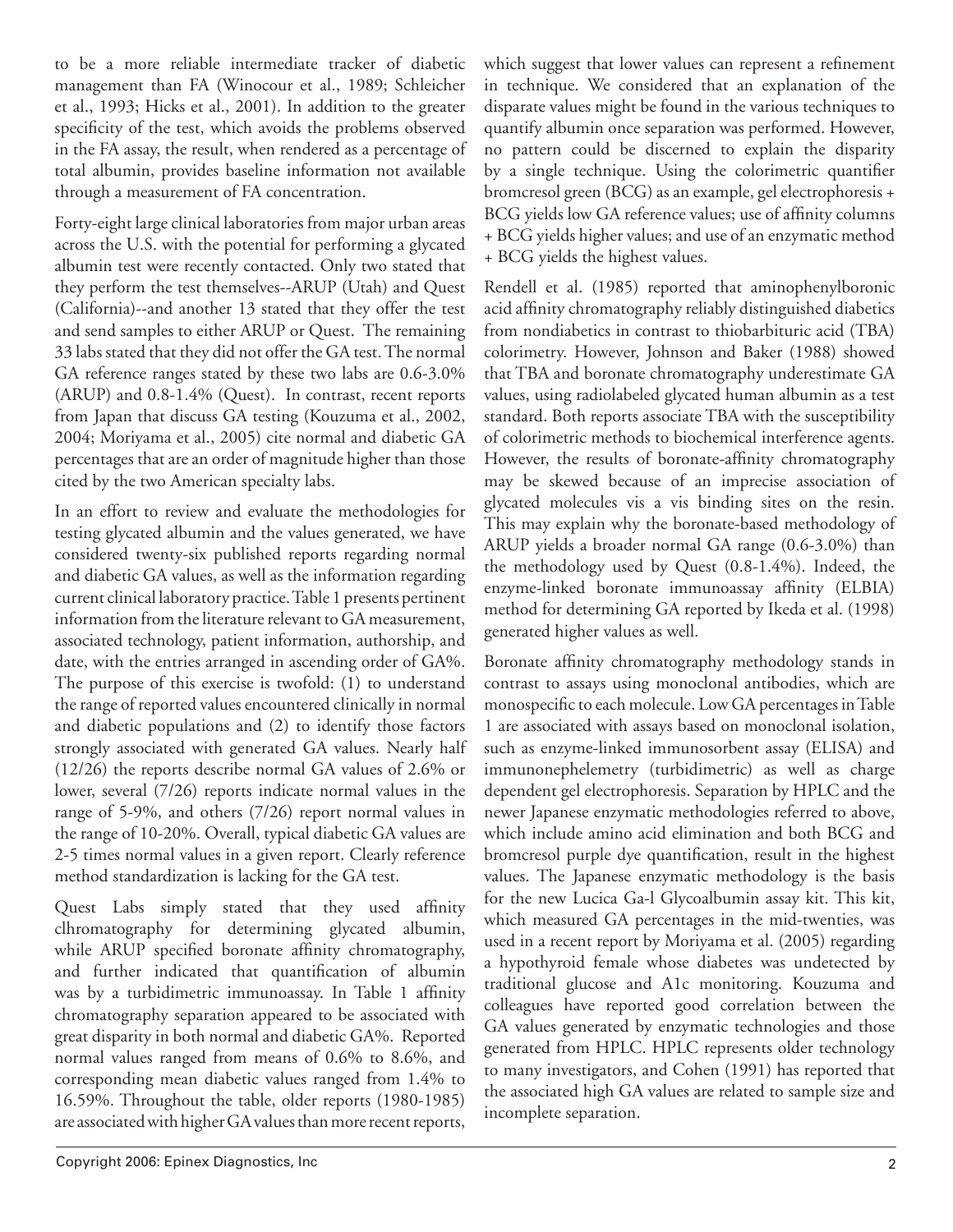#### **Conclusion**

The Moriyama report indicates the value of a glycated albumin index and at the same time points to a lack of standardization of GA values. Current reference standardization of SMBG and A1c values is relatively acceptable, but substantial efficacy issues have been raised regarding a diabetesmonitoring paradigm based primarily on SMBG and A1c, especially for the millions of type 2 patients. A reliable index of intermediate glycation should lead to tighter diabetic control for these patients by providing additional information on the daily and weekly glucose fluctuations which have recently been linked to the deleterious effects of free radical molecule superoxide formation (Monier et al., 2006). Given the narrow normal range for GA% established at Quest with affinity chromatography, a reliable GA index appears likely to emerge from that separation technology. In addition, assays based on monoclonal isolation present a variety of reliable quantification stages, including ELISA, turbidimetric (ARUP), radiometric, and fluorescence. A promising diabetes monitoring standard is on the horizon, which now requires the concerted technological attention recently given to A1c.

#### **LITERATURE CITED:**

1) Saudek CD, Derr RL, and Kalyani RR. Assessing glycemia in diabetes using self-montioring blood glucose and hemoglobin A1c. JAMA 295(14): 1688-1697, 2006.

2) Guglucci A. Glycation as the glucose link to diabetic complications. JAOA 100(10): 621-634, 2000

3) Brownlee M and Hirsch IB. Glycemic variability: a hemoglobin A1c-independent risk factor for diabetic complications. JAMA 295(14): 1707-1708, 2006.

4) Cohen MP and Clements RS. Review. Measuring glycated proteins: clinical and methodological aspects. Diabetes Tech & Ther 1(1): 57-69, 1999.

5) Jeffcoate SL. Diabetes control and complications: the role of glycated hemoglobin, 25 years on. Diabet Med 21: 657- 665, 2004.

6) Moriyama K, Kanamoto N, Hataya Y, Nanbu T, Hosoda K, Arai H, and Nakao K. A case of type 2 diabetes mellitus developing hypothyroidism discovered as a result of discrepancy between glycated hemoglobin and glycated albumin values. Diabetes Res & Clin Prac, 2005, in press.

7) Monier L, Mas E, Ginet C, et al. Activation of oxidative stress by acute glucose fluctuations compared with sustained

chronic hyperglycemia in patients with type 2 diabetes. JAMA 295: 1681-1687, 2006.

8) Winocour PH, Bhatnagar D, Kalsi, P, et al. A comparison of direct measures of glycemia and glycated blood proteins in insulin-dependent diabetes mellitus. Clin Biochem 22: 457-461, 1989.

9) Schleicher ED, Oglemoller B, Wiedenmann E, and Garbitz KD. Specific glycation of albumin depends on its half-life. Clin Chem 39(4): 625-628, 1993.

10) Hicks JM, Haeckel R, Price CP, Lewandrowski K, and Wu AH. Recommendations and opinions for the use of point-of-care testing for hospitals and primary care: summary of a 1999 symposium. Clin Chim Acta 303(1-2): 1-17, 2001.

11) Kouzuma T, Usami T, Yamakoshi M, Takahashi M, and Imamura S. An enzymatic method for the measurement of glycated albumin in biological samples. Clinica Chimica Acta 324: 61-71, 2002.

12) Kouzuma T, Uemastu Y, Usami T, and Imamura S. Study of glycated amino acid elimination reaction for an improved enzymatic glycated albumin measurement method. Clinica Chimica Acta 346: 135-143, 2004.

13) Rendell M, Kao G, Mecherikunnel P, Petersen B, Duhaney H, Nierenberg J, Rasbold K, Klenk D, and Smith PK. Aminophenylboronic acid affinity chromatography and thiobarbituric acid colorimetry compared for measuring glycated albumin. Clin Chem 31(2): 229-234, 1985.

14) Johnson RH and Baker JR. Inaccuracy in measuring glycated albumin concentration by thiobarbituric acid colorimetry and by boronate chromatography. Clin Chem 34(7): 1456-1459, 1988.

15) Ikeda K, Sakamoto Y, Kawasaki Y, Miyake T, Tanaka K, Urata T, Katayama Y, Ueda S, and Horiuchi S. Determination of glycated albumin by enzyme-linked boronate immunoassay (ELBIA). Clin Chem 44(2): 256- 263, 1998.

16) Cohen MP. Caution: interpretation of results of HPLC assay for serum glycated albumin. Diabetologia 34: 766, 1991.